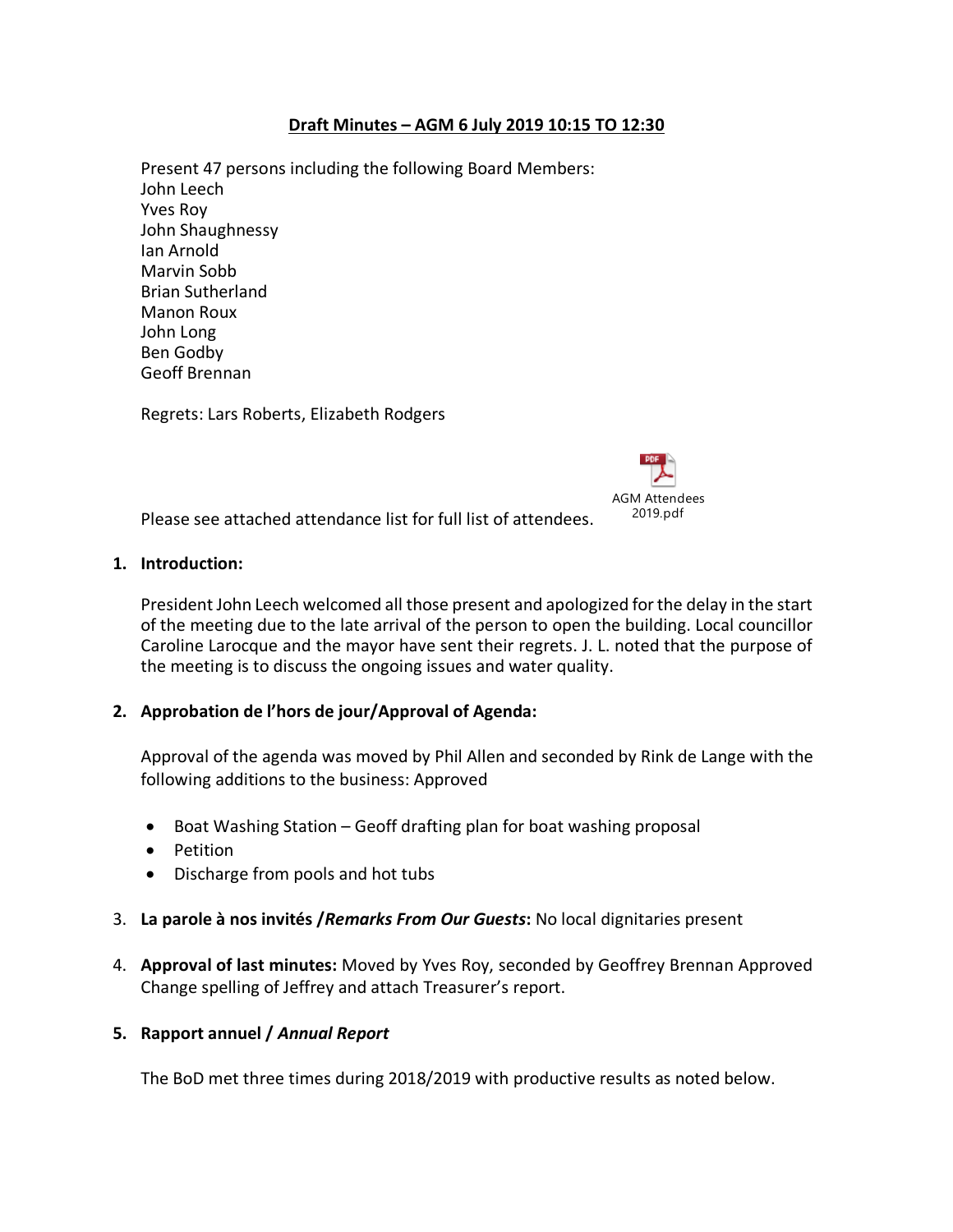# • **Milfoil**

- $\circ$  Background: Milfoil is a major preoccupation of everyone. It is an invasive species that forms almost impenetrable mats on the lake's surface and crowds out other normal species. It status has been assessed by ABV des 7 in 2015 and 2018. Milfoil spreads by breakage and propagation, natural species spread by seeding.
- o Activities; The Board has investigated successful remediation efforts and the most effective was the use of burlap weighted by washed sand. Costis at \$2.00 per square meter. Attempts to get provincial approval have not been successful. Efforts are underway to encourage municipal and provincial involvement. 2015 and 2018 reports can be found on the Associations website. With over 60,000 M2 now involved, the costs are beyond the means of the Association. Lac Bernard has also been consulted where they have about \$1.5 million in costs for remediation. The Lac Bernard Association has agreed to work with us on a joint approach. Meetings have been held between Associations, local councillors, and the mayor. The mayor agreed to determine a mechanism to charge local residents (with lake access) for the remediation costs using their annual taxes as the vehicle. The Associations agreed to work with ABV des 7 and Blockade to develop a high level master plan. In general, the provincial authorities have been difficult to deal with and have repeatedly asked for more documented scientific research. Approvals are being granted faster in the Laurentide than the Outouais – possibly due to presence/absence of scientific personnel in each area. A pilot program at Blue Sea Lake covering 18,000  $M^2$  is underway with the burlap weighted by plastic bags filled with stones. At present it is difficult to show the economic impact of remediation. A pilot program has been launched at Lac Philippe after two years of working to get NCC approval. ABV des 7, in the past, and Blockade requested approval for federal involvement for 10 lakes in Ontario and 10 in Quebec. Lac Gauvreau volunteered but no lake selections have been made. At present we are not aware of which department is involved federally - ? Fisheries.
- o Future actions:
	- a. A meeting with Robert Bussiere, our MLA, is tentatively scheduled on July 22<sup>nd</sup> following an effort to reach out to M. Bussiere. We have also reached out to L'Alliance pour la Gestion de Myrophylle. This organization is trying to arrange a tour for the Environment Minister but there has been no recent word on this. The Association is drafting a form letter for all members to use to let their concerns known to the political powers that be.
	- b. The need for a boat washing station has been mentioned repeatedly but no action has arisen.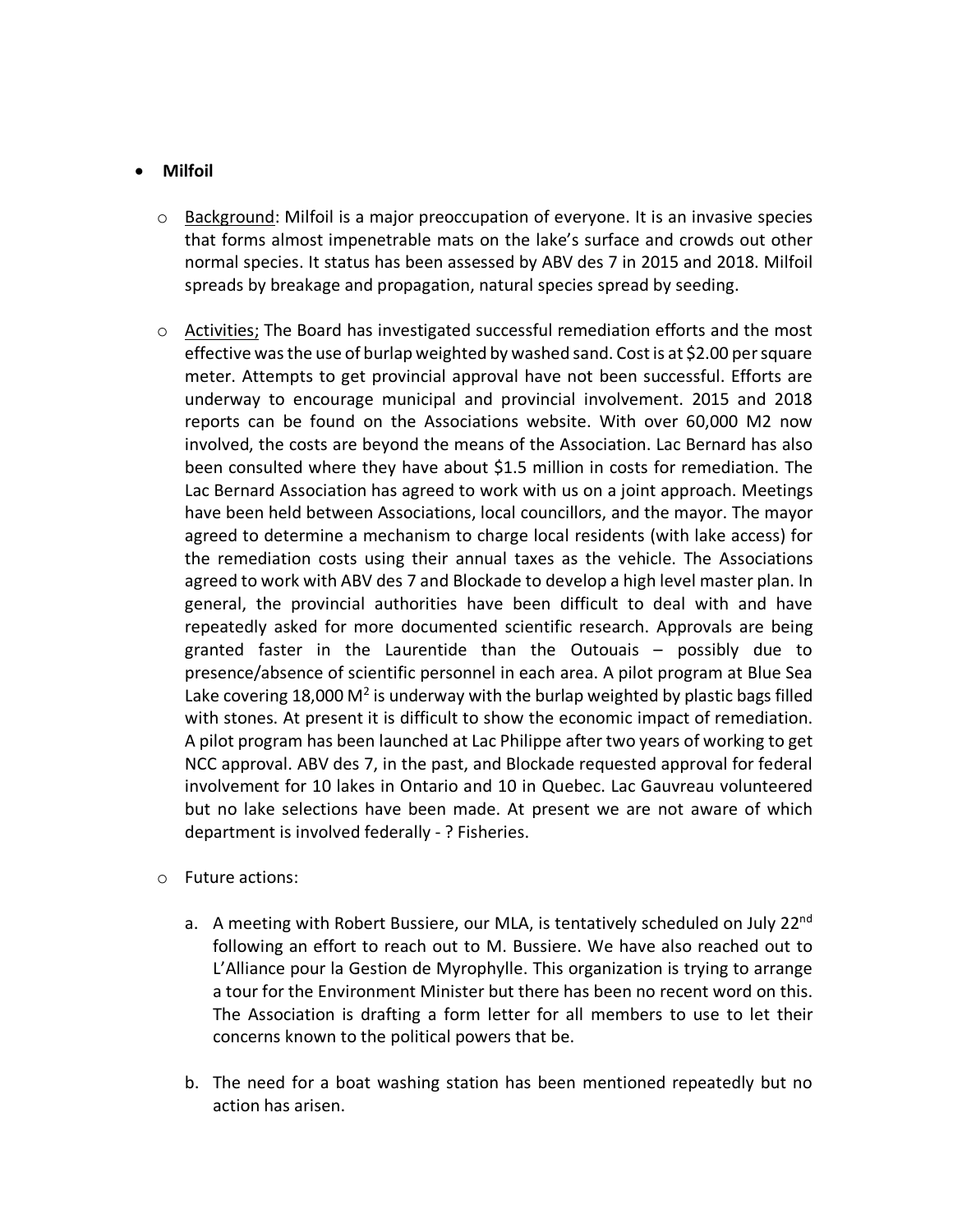- c. Continued education and more buoys (about 10) are needed at \$50.00 per buoy using a "Buy a buoy" campaign.
- d. Action re: extravagant wakes is a clear need. There are only a few major offenders but one boat is seen repeatedly close to the shore in a bow high/stern down position with no effort made to properly trim the boat.

### Questions:

- Brian asked what the best methods are to remove weeds. Unfortunately it appears that removing the weeds does not stop their growth.
- Phil Allan asked whether we had received much support from M. Bussiere. Ben noted that supporting letters have been received.

#### Actions:

Moved by Geoffrey and seconded by Thomas Wolstenholme that the actions as noted be approved.

#### Discussion:

XXXX (Charles?) noted that the cooperative approach is a bit soft. The Chair noted that a regulatory approach is very difficult to achieve and past efforts to force a regulatory approach were very divisive and paralysed the Associations work.

Yves reported on a survey July 1, 31 boats, 20 pontoon boats, 3 PWC's.

Manon noted that renters should state that power boats are not allowed by renters.

The Chair noted that the short term rental by-laws prohibit renters bringing in boats of any kind.

Mark noted that some Air BnB renters are bringing in PWC's. He also noted that  $$ re: the campsite – some fishers with boats go between the buoys and the shores.

Al noted that there needs to be a statement that "deleterious wake" be more specific WRT to specific watercraft.

Geoffrey suggested the program should include a number of different actions – bans, speed limits, efforts to remediate, limitation of boat types. Need to focus on what we can actually accomplish. Re: policing activity, personally happy to speak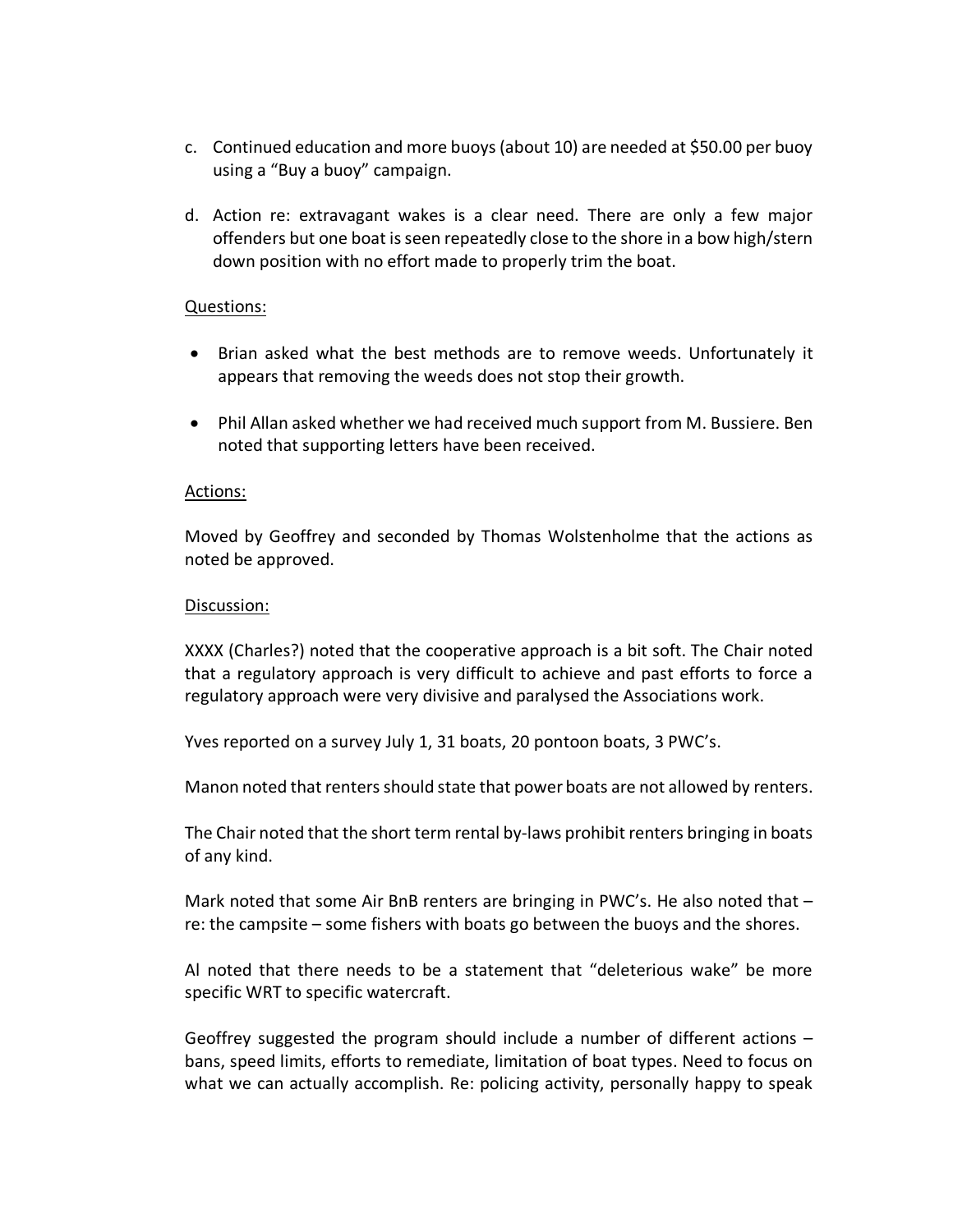with people coming within the buoyed area and has particularly focused on fishers as one of the key groups that do not respect the lake.

Another attendee suggested that the focus should be on a specific ministry  $$ determine who best to focus on and also noted that boat wakes create turbidity in shallow layers which release fertilizing agents.

Also noted Br and Cl use also needs to be abated.

Caitlin Mclaughlin suggested that we agree on first three action points (a. to c.) but not on the boat issues.

Tom Booth stated that self-management of the shoreline is a difficult issue. Pulling weeds without proper collection is a method that is also a potential issue. It was suggested where burlap is available, for those that want to, to go ahead on their own. The Bureaucracy said a permit is needed for each specific area along with many other requirements that make this approach impossible. The Chair noted that the Association can't advocate this but is working with ABV des 7 to be able to remediate specific areas as well as boat access areas. Tom W. noted that he would support the first four motions and believes several people may go ahead on their own as there is such inaction present.

Brian noted that the ideas were good. He also noted the diver removal of weeds is too expensive and, WRT burlap, has to be weighted properly or it may pose a public safety hazard which is where Blockade's method is appropriate.

Phil noted that we have a common concern and the focus must be on controlling Milfoil. Failure to do so will mean property values will be very negatively affected. The Association's efforts have been to point this out to the municipality. Geoffrey noted that the municipality needs to have a steady source of financing through something like taxes so that there is no choice but to participate.

Natalie Racine asked if the Association is you in contact with all residents. The Chair noted that there are reps on Board from all parts of the lake and that everyone should become aware of who this is. Close to 100 persons were mailed out information. We have about 90 e mails and would welcome more

Caitlin proposed that those present vote on first there points (1. Member pressure on authorities; 2. Boat washing station; 3. Continued education and more buoys) but further discuss "Boat Traffic" issue. Seconded by Tom W. Motion as amended was approved. Amended as motion carried. Phil Allen noted that one owner specific experience that could be valuable.

#### • **Water testing**: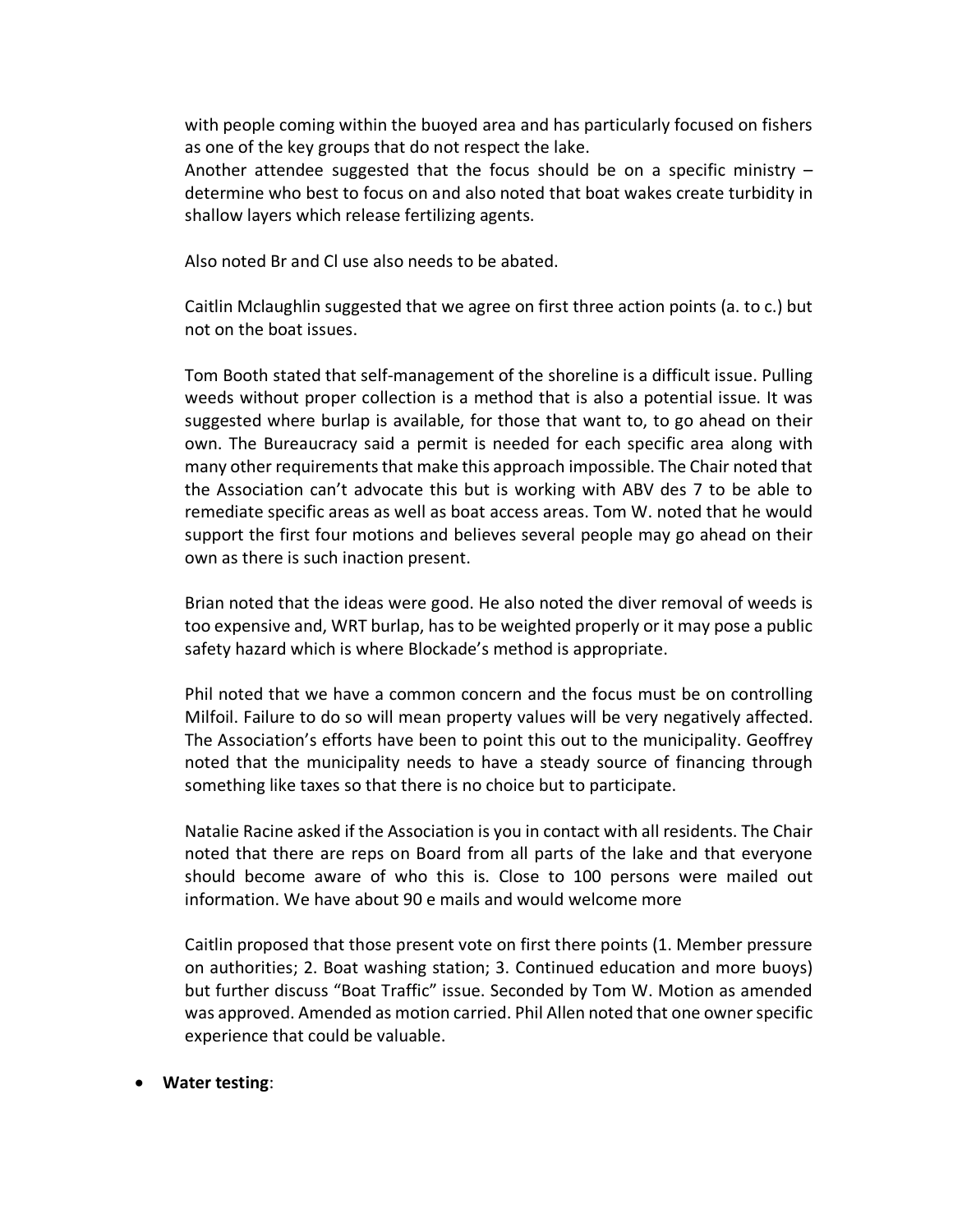Fecal coliform counts are very low – single digit levels considered excellent for swimming. Municipality has discontinued testing for phosphate levels and will be encouraged to re-institute this process. In addition, the Municipality is the sole agent to ask the provincial government to test for toxicity if a blue-green algae bloom occurs

- **Shoreline restoration** award was explained by the chair but there were no applications for the award this year.
- 6. **Administration de L'Association** (Rapport du Trésorier/Élections)/Association Administration (Treasurer`s report/Elections)

## **Financial:**

- The statement for the last year attached. Major costs were explained by the treasurer. The main source of revenue is membership.
- Draft budget (attached) was also explained. It was noted that, by year's end, most of the funds will be expended due to the Myrophil project which will eat up \$5,000.00. A question was asked if buoy costs are lower when bought in bulk. Geoffrey noted that the first boys were \$90.00 each, more recent ones less expensive. He also noted that John will rehabilitate lost buoys.
- Motion to accept above report from Rink de Lange Second Ghyslain Approved

## **Elections**

• Brian Sutherland noted that he will not be able to put in the efforts needed so the Association will be looking for a new south shore resident rep

## **7. New business**

- Jennifer noted that discharge of hot tub, pools, and well washings containing Br and Cl into the lake can pose a problem. Rink noted that such emissions to the lake are not permitted. Suggestion were made to include information on this subject on our website and possibly test for the presence of these toxic materials as well as phosphorous and blue green algae toxins. Matt Belanger asked if we can do this. The chair reported the process currently in place as noted previously is again being explored with the municipality
- Petition jointly presented by Caitlin and Réjean LacGauvreauSecours campaign. The presenters explained the need for citizen engagement and community involvement. We should not just treat the problem but get involved in several stages to remediate the issue. They further noted that we know how it propagates and that any interaction causes it to "explode" and propagates. The asked whether there Is a phase whereby we should encourage paddling only on a temporary basis.